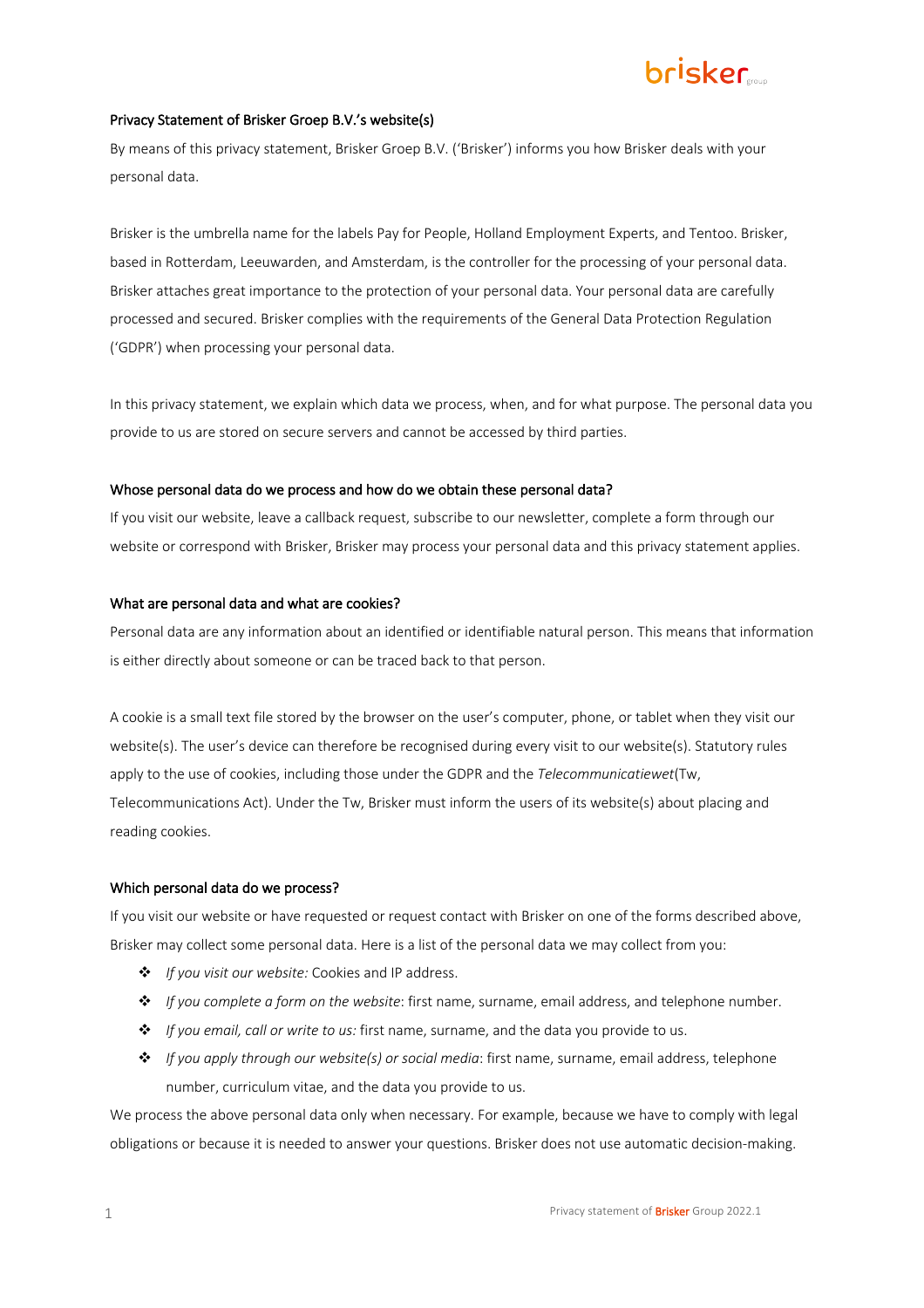Our website(s) also contain hyperlinks to third-party websites over which we have no control.

### Which cookies do we use on the website(s)?

We use functional and analytical cookies on our website(s). Functional cookies are cookies that are technically necessary for the website to function properly. For example, without the cookies, the language options will not work. No consent is required for these cookies. These cookies do not affect your privacy; the cookies contain no personal data. Analytical cookies are cookies that help to improve the website. Statistics are made from the information collected by this cookie. No consent is required for these cookies, provided they are used only to count users. These cookies do not affect your privacy; they contain no personal data and the statistics cannot be traced back to individuals.

### For which purposes are your personal data and cookies processed?

Your personal data are processed for various purposes. For example, we use your personal data to contact you, to deal with your questions, and to assess your job application. If you become a Brisker client following a request for an offer, we will request additional data from you. If you take up employment with Brisker, we will also need additional personal data from you. You will then receive an adapted privacy statement.

We use functional cookies to facilitate using the website(s), to improve the user experience performance, and personalize the website(s). The functional cookies store preferences such as language and location, read the user's browser settings to display the website(s) optimally on the screen, and detect misuse of our website(s), for example by registering a number of consecutive failed login attempts. A chat feature is also available, it is possible to respond to our blog posts, and it is possible to display advertising tailored to your interests on our website(s).

The statistics derived from the analytical cookies provide insight into how often the website(s)/pages are visited, where visitors spend their most time, and the order in which visitors visits the different pages of our website(s). Based on these data, we can assess which components of our website(s) need to be adjusted and we can optimize our website(s) for ease of use, loading time, and readability.

#### What are the bases for using your personal data?

We may process your personal data only if we have a legal basis for doing so. We process your personal data on these legal bases:

- v Performing a contract: if you are employed by or a client of Brisker, we process your personal data to perform agreements with you.
- $\clubsuit$  Your consent: in a number of cases, we first ask for your consent before we process your personal data. If you give your consent, this means that you agree to us processing your personal data. We wish to point out that you may always withdraw your consent.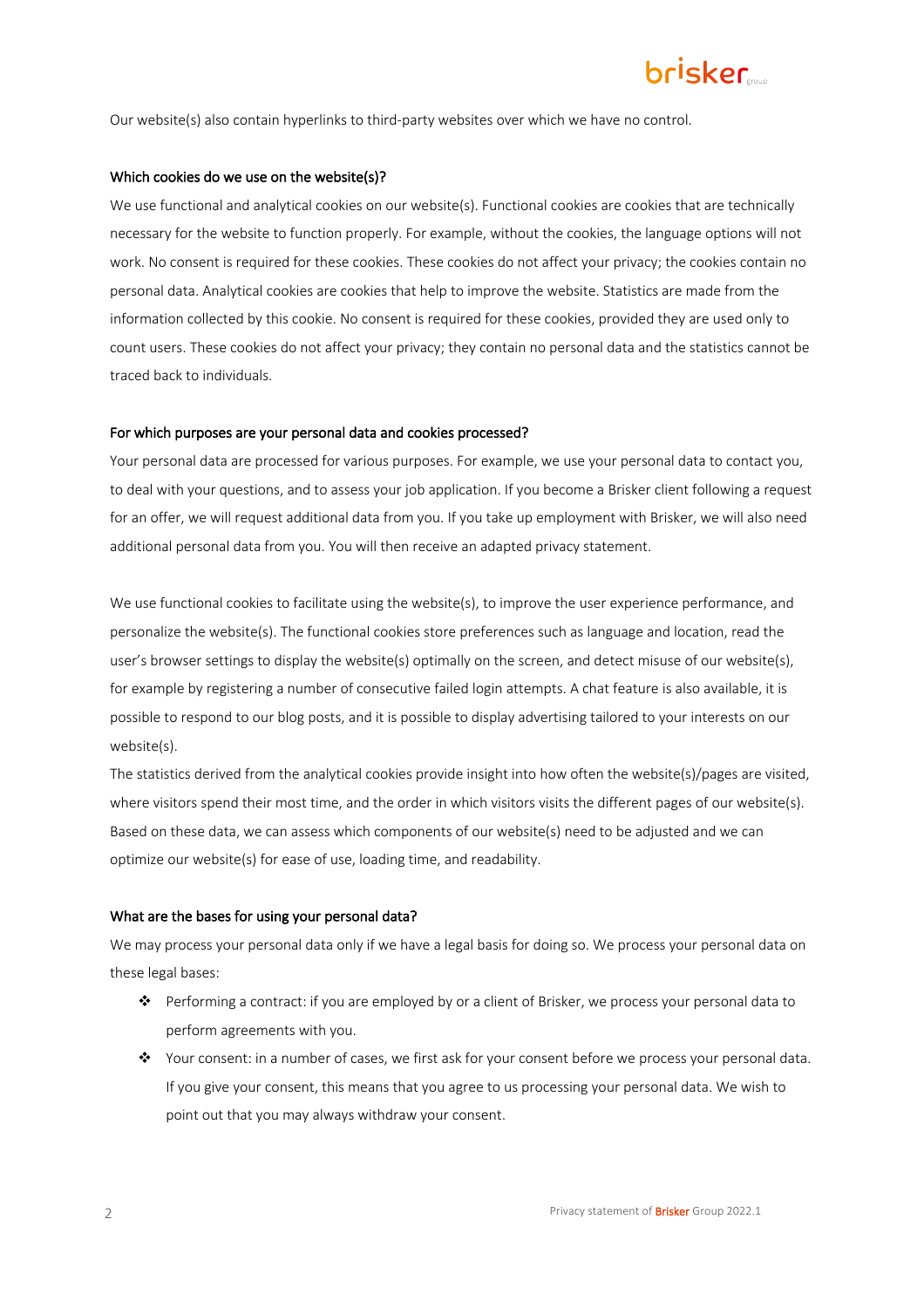$\triangle$  A legitimate interest: in some cases, we believe that we have a legitimate interest to use your personal data. Examples include marketing purposes and testing and improving the website.

### When do we disclose your personal data to third parties?

Your personal data will be transferred to third parties if this is necessary to answer your questions, if you are applying for a position with a client of Brisker, if we have a legal obligation to do so, or in cases where we use an external service provider while performing our services. For example, we use a number of IT suppliers for our services. When we use third-party services, we make arrangements with these parties about the correct processing of personal data. In this way, we guarantee that these third parties will also treat your personal data confidentially and only in the context of the purpose we determine. You can send a request to access the complete list to privacy@briskergroup.nl.

### Do we process personal data outside the EEA and Switzerland?

Although we try not to transfer your personal data to third parties outside the EEA and Switzerland, a third party might process personal data outside the EEA and Switzerland. Brisker agrees to this only if the country where the personal data are processed offers an adequate level of protection or if transfer is permitted under one of the legal provisions of the GDPR.

#### What rights do you have relating to your personal data?

Under the GDPR, you have several rights relating to your personal data. You have the right of access to your personal data, to the rectification or erasure of your personal data, to restrict the use of your personal data, to the transferability of your personal data, and in some cases you can object to the use of your personal data. You may also withdraw the consent previously granted to us for processing your personal data at any time.

If you wish to exercise any of the above rights, send a request for this purpose to privacy@briskergroup.nl. Requests are processed within four weeks. However, Brisker reminds you that not every request can be met. Brisker will retain data that it is legally obliged to retain.

#### For what period do we retain your personal data?

Any personal data you provide to us will not be kept longer than necessary for the purpose for which they were collected and not longer than permitted by law. We at least retain the personal data you provide for the period necessary to answer the questions you have asked or process your job application.

### Do you have a question or a complaint?

If you have questions or comments about the processing of your personal data, you can contact Brisker, Legal Department, Parklaan 28, 3016 BC Rotterdam or email us at privacy@briskergroup.nl. Brisker's data protection officer (DPO) is Jessica Keemink.